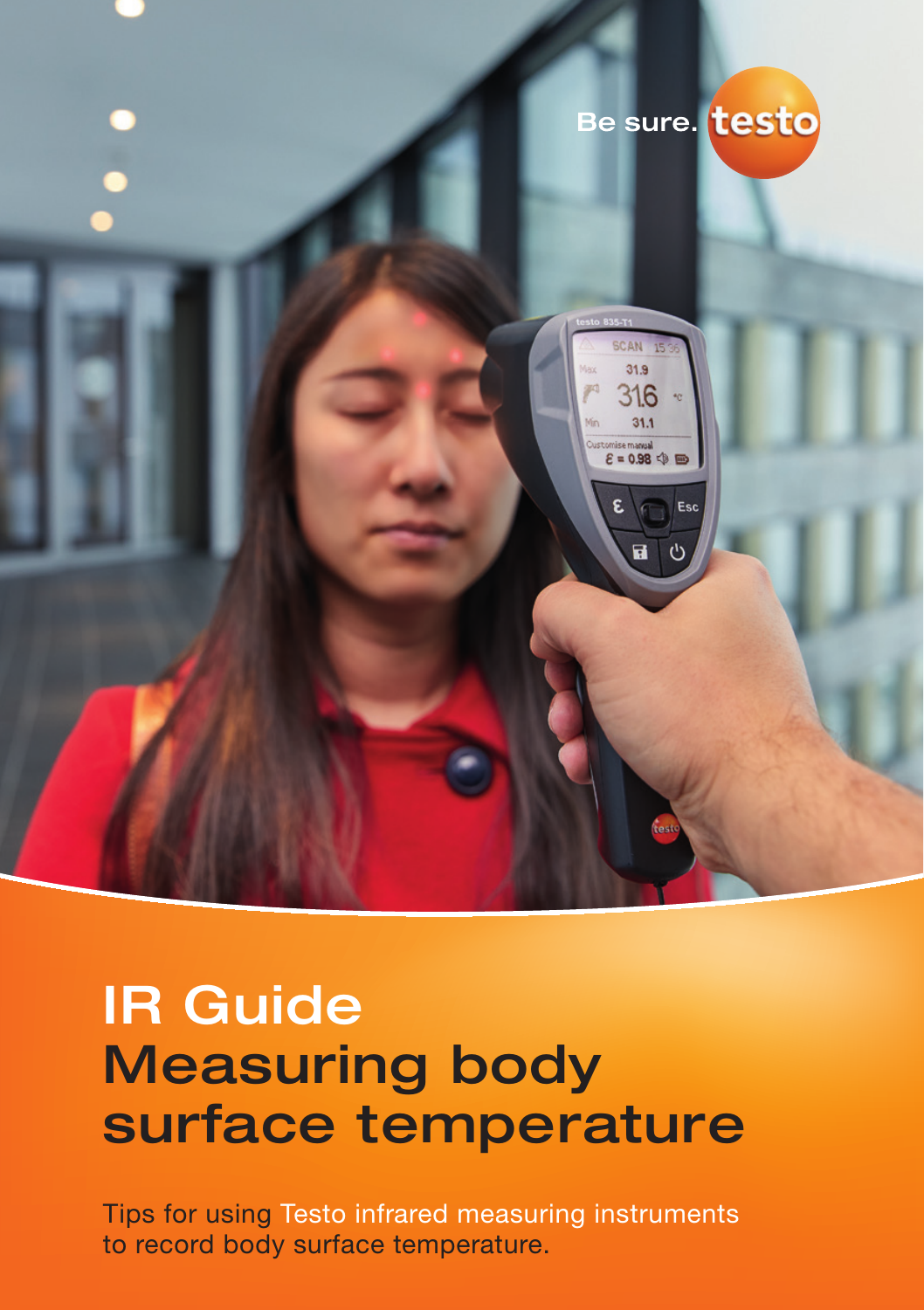## Safety information

- The Testo infrared temperature measuring instruments are not approved for medical use.
- The Testo infrared temperature measuring instruments are measuring instruments for the non-contact measurement of body surface temperature.
- The infrared temperature measuring instruments are not suitable for diagnostic measurements in the medical sector. The use of the infrared temperature measuring instruments is not a substitute for consulting a doctor.
- Testo recommends use as a comparative measurement for detection purposes in groups of people.
- Due to the measurement uncertainty (up to  $\pm 1.5$  °C), an absolute determination of the temperature is not recommended. As mentioned in the last point, Testo measuring instruments should be used for comparative measurements.
- The infrared temperature measuring instrument and the person to be measured must remain in the same environment (with stable temperature and humidity) for at least 15 minutes before carrying out the measurement.
- The Testo IR measuring instruments are not designed to be operated by persons (including children) with restricted physical, sensory or mental capabilities, or by persons with insufficient experience and /or knowledge, unless they are monitored by a person responsible for their safety or if they have been instructed to use the Testo IR measuring instruments.
- The body surface temperature on the forehead differs from the internal body temperature), which is generally taken orally or rectally using a medical thermometer.



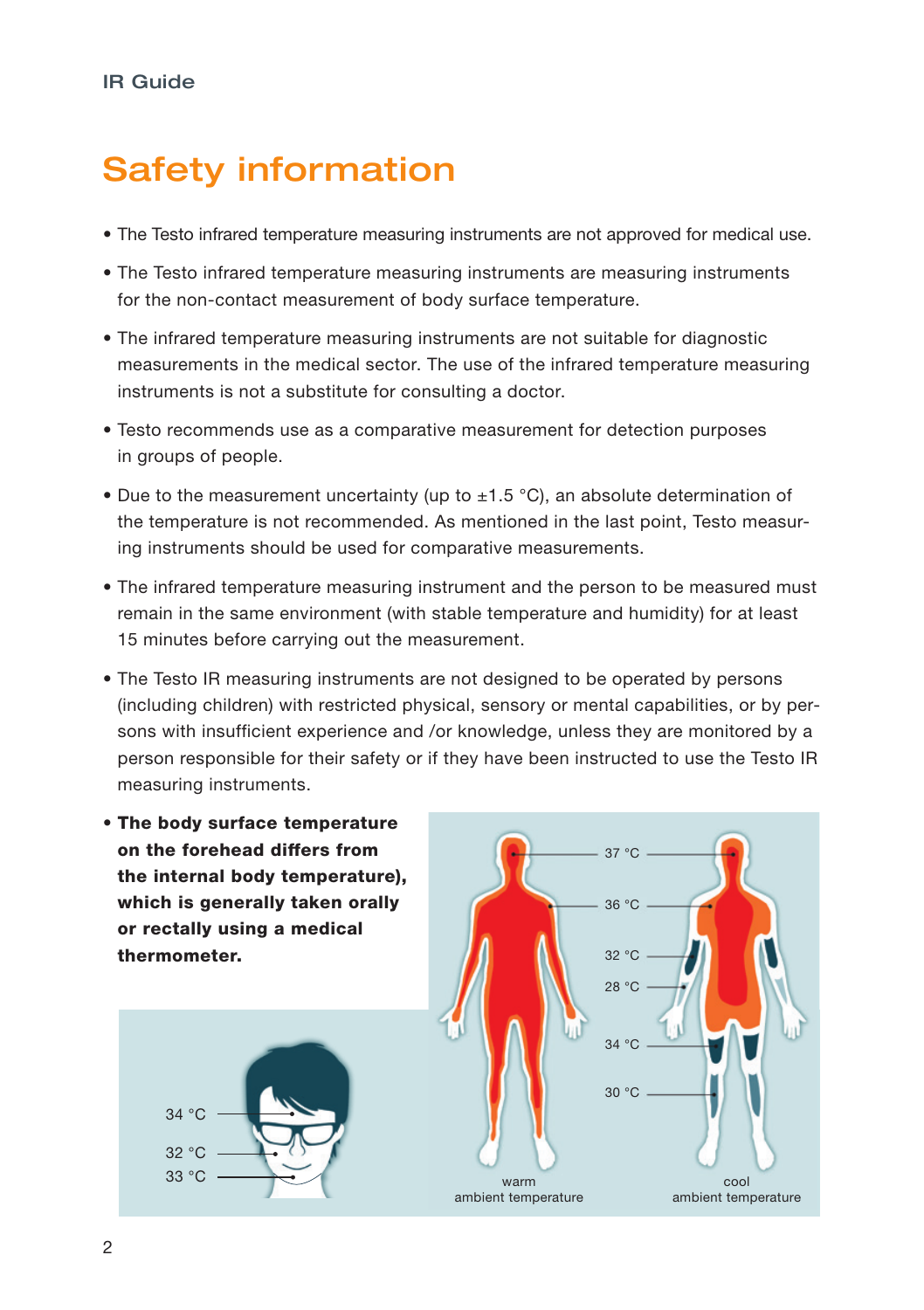

- In the following cases, a control measurement with a conventional fever thermometer is recommended.
	- 1. If the measured value is lower or higher than expected
	- 2. For new-born babies up to 100 days
	- 3. For children under three years who have a weakened immune system or who react unusually in the presence or absence of fever
	- 4. If you are using the infrared temperature measuring instrument for the first time or are accustomizing yourself to it.
- If en error occurs or the instrument is damaged, do not attempt to repair the instrument yourself, otherwise the warranty becomes void.
- Do not use the infrared temperature measuring instrument in humid surroundings.
- Do not measure with a fogged lens.
- Do not shake or tap on the infrared temperature measuring instrument. Do not drop it.
- Protect the instrument from direct sunshine, extremely high or low temperatures, dirt and dust.
- In Testo infrared temperature measuring instruments, the emissivity is pre-set at 0.95 at delivery. The correct emissivity for human body surface temperature measurements is 0.98. Please read the instruction manual to find out how to set the emissivity to 0.98.